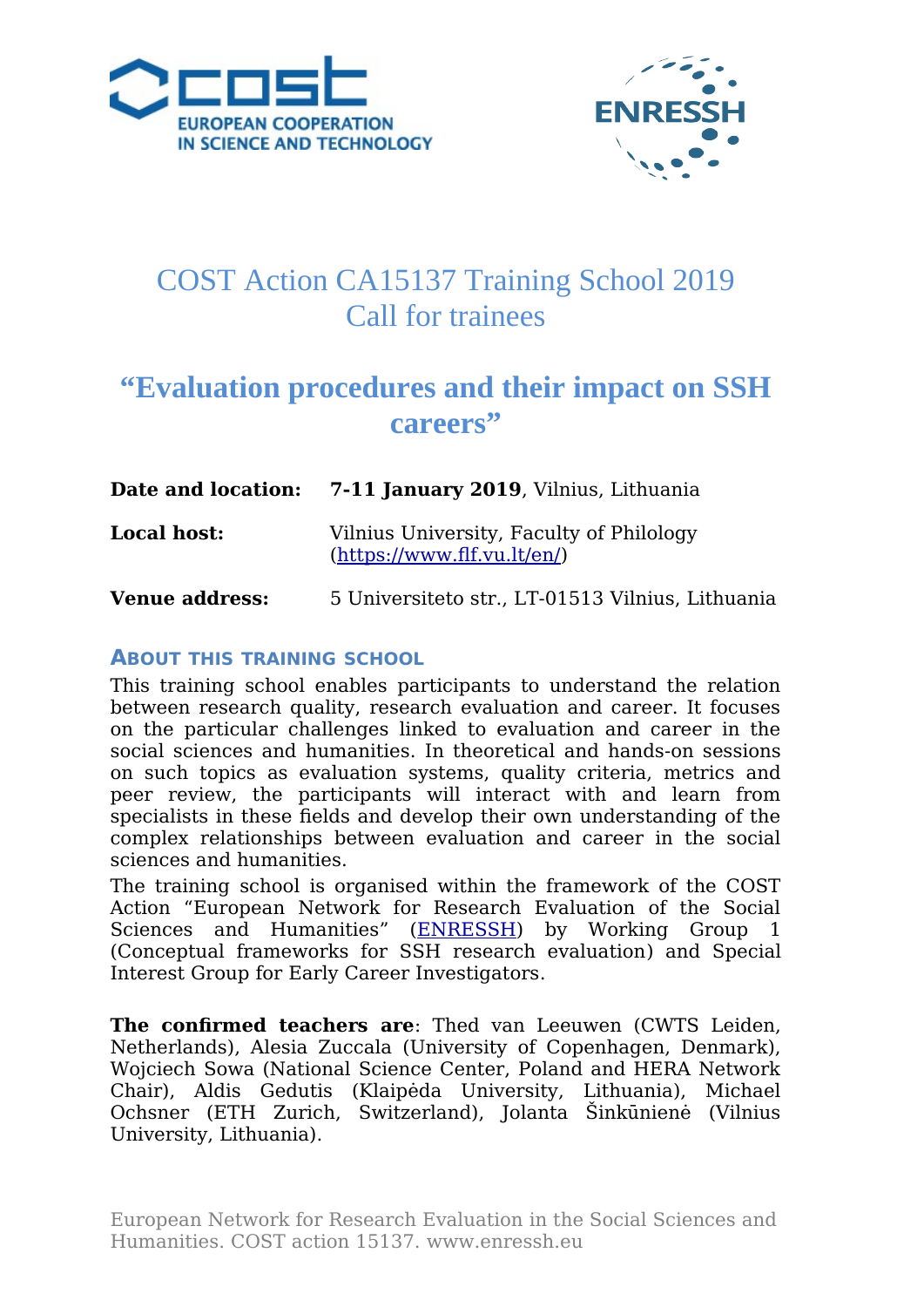



#### **LEARNING OUTCOMES**

- 1. Understand differences and similarities as well as the complexities of national evaluation systems.
- 2. Develop competencies in using quality criteria for improving own research and evaluate research of others (literature, peer review).
- 3. Become "metric-wise": know what for metrics can and cannot be used, learn to apply bibliometrics in simple situations.
- 4. Understand peer review: be able to write a good review, be able to respond to a review.
- 5. Develop skills to critically reflect on evaluation procedures, to interact with evaluators, to suggest improvements and to use them for career development.

#### **ABOUT ENRESSH**

The "European Network for Research Evaluation in the Social Sciences and the Humanities" is a COST action aiming to improve evaluation procedures for social sciences and humanities (SSH) within European research evaluation systems and research institutions. It brings together numerous experts, such as researchers in evaluation studies, policy makers and members of evaluation units, as well as researchers from SSH disciplines. Its approach is based on the comparison and the cross fertilisation of strands of work dedicated to SSH research evaluation, currently under development in different parts of Europe, seeking to avoid unnecessary duplication and to upscale results.

COST is the longest-running European framework supporting transnational cooperation among researchers and scholars across Europe. It was created in 1971 to bridge the gap between science, policy makers and society. The framework supports the mobility of researchers across Europe and fosters the establishment of scientific excellence. COST also plays an important role in building a European Research Area.

#### **PRACTICAL DETAILS**

The training school will last 4 full days starting with an introductory get together on Monday afternoon, and will finish on Friday at noon. A grant of up to 700 EUR (up to 350 EUR for the residents of Lithuania excluding residents of Vilnius) will be provided for accepted participants as a contribution to the travelling costs, accommodation and subsistence during the Training School.

European Network for Research Evaluation in the Social Sciences and Humanities. COST action 15137. www.enressh.eu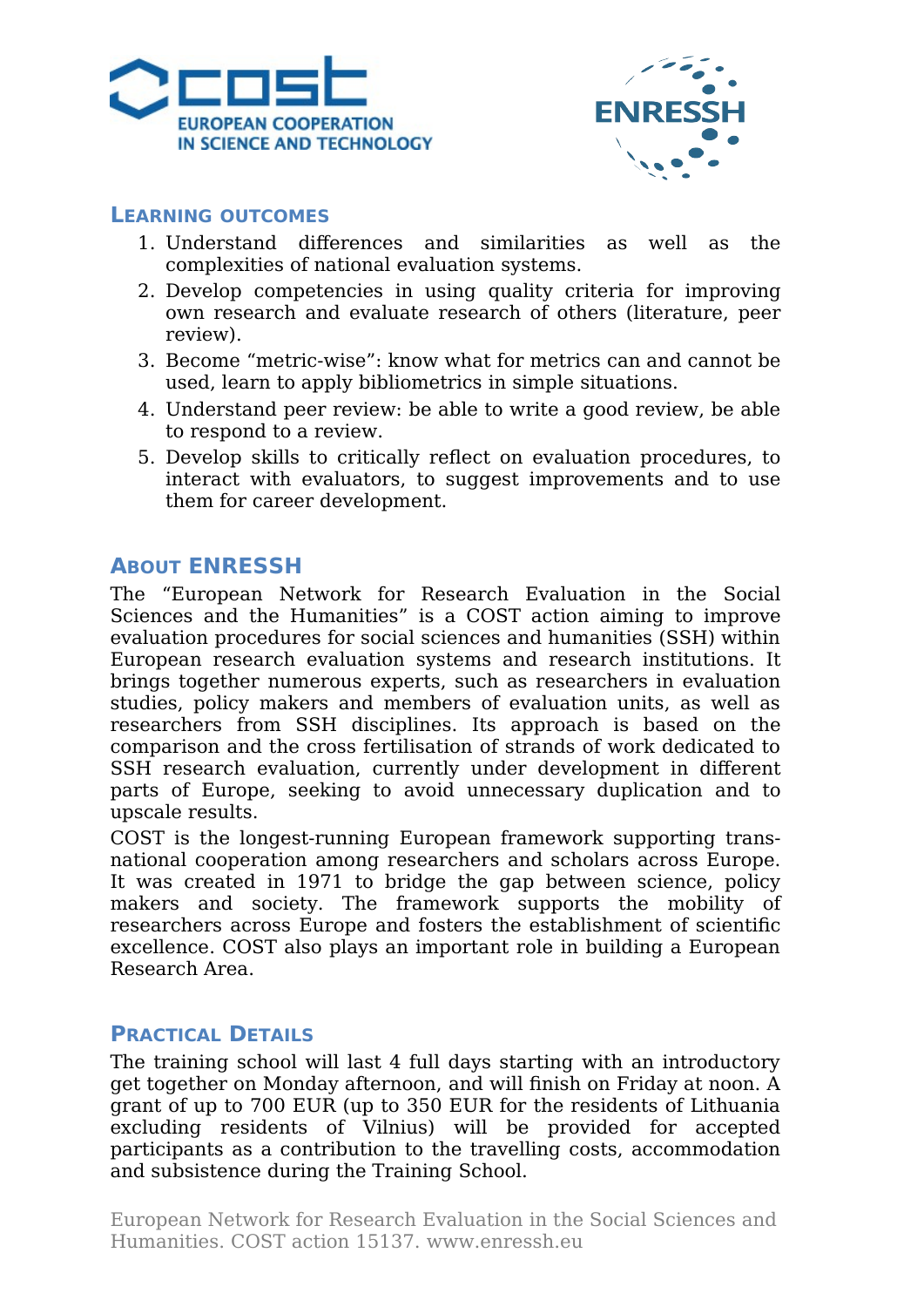



For grant related queries please contact Marek Holowiecki at marek.holowiecki@amu.edu.pl

For other queries please contact Jolanta Šinkūnienė at [jolanta.sinkuniene@flf.vu.lt](mailto:jolanta.sinkuniene@flf.vu.lt)

#### **APPLICATION PROCESS**

Researchers at different ranks are eligible to apply for the training school, including graduate and PhD students, postdoctoral researchers, research managers and administrators, etc. However, priority will be given to early career investigators  $(PhD + 8)$ , as well as to trainees from inclusiveness target countries (see [COST ITC\)](http://www.cost.eu/about_cost/strategy/excellence-inclusiveness). Researchers from any branch of humanities and social sciences are welcome to apply, provided that they have an interest in SSH research evaluation and can participate actively during the whole training school.

#### **APPLICANTS TO THE TRAINING SCHOOL ASKING FOR FUNDING SHOULD SUBMIT:**

- 1. A motivation letter, not exceeding one page that provides a clear indication of experience relevant to the topic of the training school; provide a rationale of why you are interested in the training school and how you envisage the training school to contribute to your learning, career and research objectives.
- 2. A short reflection on research evaluation procedures' impact on your career decisions (1 page).
- 3. A short CV (2 pages max)

#### **Please submit the applications to:**

**Michael Ochsner,** ochsner@gess.ethz.ch and **Jolanta Šinkūnienė,** jolanta.sinkuniene@flf.vu.lt

#### **Closing date for applications: 25 October 2018**

The applicant will be informed about acceptance for a grant via email. This Training school is supported by COST (European Cooperation in Science and Technology).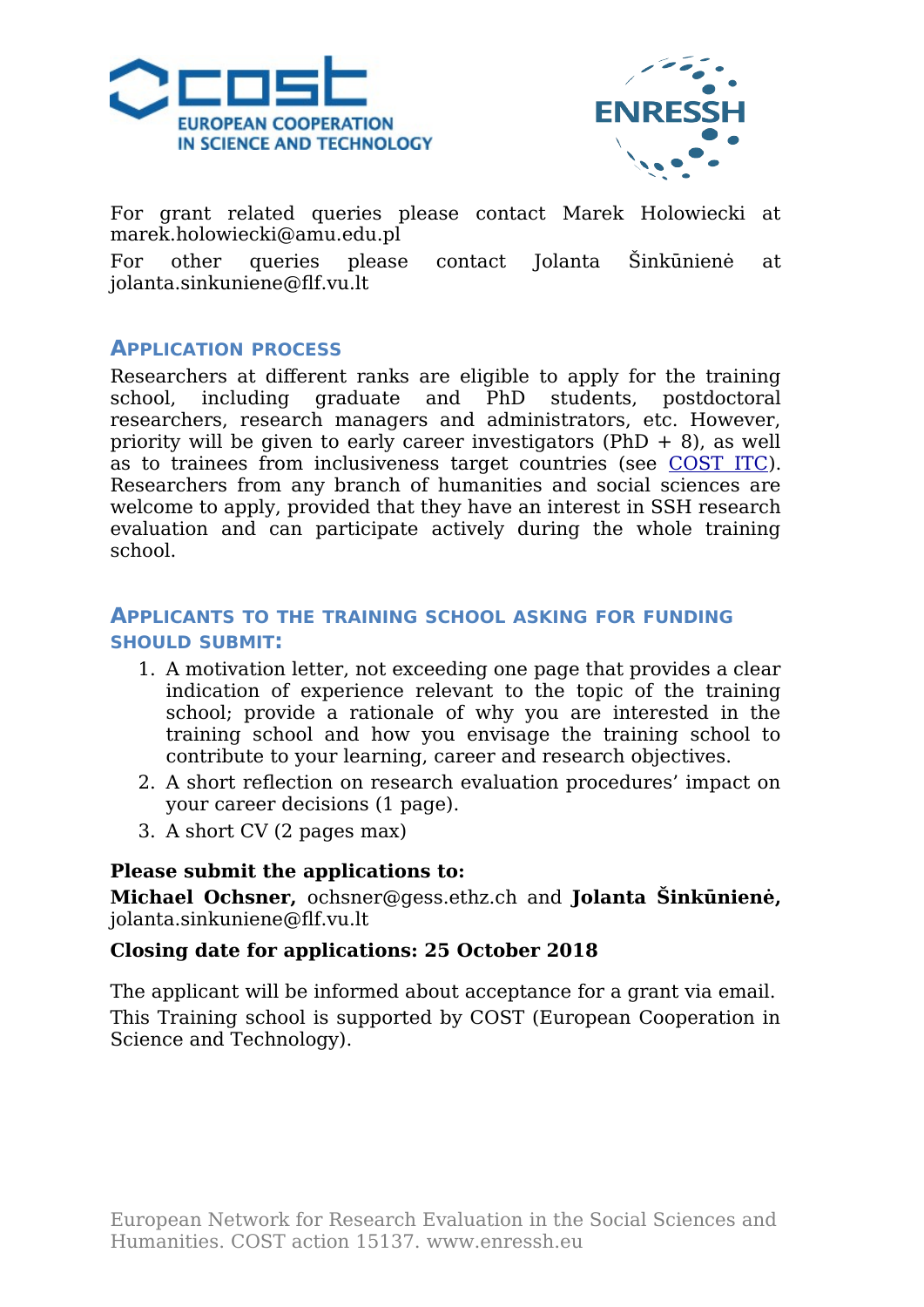



#### **ABOUT THE HOSTS**



The training school will be hosted by [Vilnius University,](https://www.vu.lt/en) Faculty of Philology (Vilnius, Lithuania). Founded in 1579, Vilnius University is one of the oldest and most famous higher education institutions in Eastern and Central Europe. During its history of more than 400 years, Vilnius University has played a major role in the cultural and scientific development of Lithuania.

The old historical campus of the university, where the Training School will be held, is home to the faculties of social sciences and humanities and is considered to be one of the finest architectural examples of Vilnius old town combining elements of Gothic, Renaissance, Baroque and Classicism.

For the location of the Faculty of Philology follow this link.